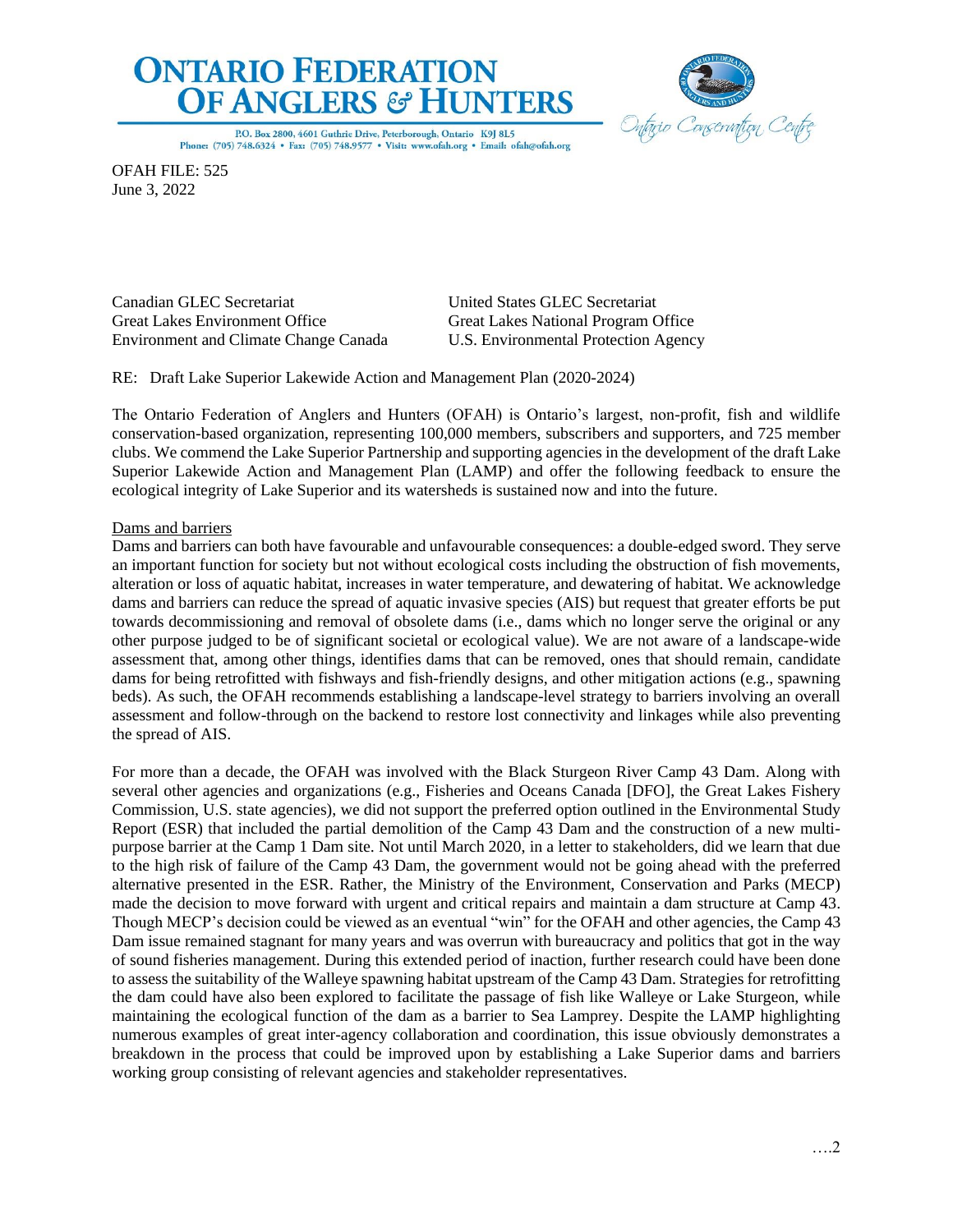#### **ONTARIO FEDERATION OF ANGLERS AND HUNTERS** -2-

#### Contaminants, harmful pollutants, and other deleterious substances

The OFAH appreciates continued efforts on Chemicals of Mutual Concern (CMCs) and Chemicals of Emerging Concern (CECs) including microplastics. Multiple studies have shown the negative effects CMCs and CECs have on the environment and aquatic life; thus, there is a need to strengthen lakewide rules, policies, and methods for addressing them. The OFAH wants to see significant funding for research, monitoring, and assessment to enhance our knowledge and understanding of these chemicals and to better anticipate deleterious effects and we urge governments to use a precautionary approach for preventing harmful pollutants from entering our valuable water resources.

There are four chemical contaminant sub-indicators in the Lake Superior basin whose status and trends are in the "Fair" category, and we want to see these improved to "Good" and eventually allow for human consumption of fish and wildlife unrestricted by concerns due to harmful pollutants. Mercury concentrations in Lake Superior Lake Trout are higher than any other Great Lake, atmospheric transport and deposition is a major ongoing threat, and chemicals continue to be released into Lake Superior via point and non-point sources from mining, wastewater and stormwater overflows and discharges, and agricultural runoff. When compared to other Great Lakes, Lake Superior might be in the best overall condition, but the aggregated impacts of these stressors are compromising the health of Lake Superior and eventually there will be a breaking point. As such, Environment and Climate Change Canada (ECCC), the U.S. Environmental Protection Agency (U.S. EPA), and supporting government authorities need to develop and implement a transparent, publicly accessible tracking system for cumulative effects as well as establish landscape-level thresholds and tolerances for human-related activities and disturbances. A similar approach could be applied to road networks within the Lake Superior watershed that looks at road salts entering the environment, strategies for reversing the projected trends of increasing chloride concentrations in Great Lakes' rivers and streams, as well as investigating environmentally friendly alternatives to road salts.

## Fisheries research, monitoring, and assessment

With over 1.3 million anglers in Ontario, contributing nearly \$2.5 billion to the economy each year (NDMNRF, 2022), the importance of recreational fisheries cannot be overstated. Iconic, sought-after sportfish like Brook Trout need to be conserved, and species at risk such as Lake Sturgeon require restoration so that they can once again be angled for by future generations and continues to be important to Indigenous communities. Resources must be allocated to the agencies involved, but an engaged Great Lakes community will also benefit from government funding opportunities to enable them to undertake strategic, guided restoration projects (e.g., Recreational Fisheries Conservation Partnerships Program, Great Lakes Guardian Community Fund, EcoAction). Planning processes that engage communities and provide strategic direction on protection and restoration opportunities are also needed.

Funds must be earmarked for monitoring and assessment to improve the understanding of the current and longterm health and condition of Lake Superior over time, including fishery stressors, angling pressure, contaminant loads, and increased understanding of non-native species distributions. The OFAH recommends looking into additional funding streams for research and academia, more specifically, tracking of fish species and habitat usage under the Great Lakes Acoustic Telemetry Observation System. This approach will help guide future habitat restoration, rehabilitation, and enhancement projects and facilitate the identification of areas requiring additional conservation measures. The Lake Erie receiver array is the most comprehensive of all the Great Lakes, and we see added value working towards a similar monitoring and tracking network in Lake Superior to help achieve goals and objectives outlined in the LAMP.

We would also like to highlight the importance of integrative, bi-national lakewide monitoring. For example, since the 1970s, the U.S. has conducted annual bottom trawl tows to provide an index of Alewife abundance in Lake Ontario which, historically, has been extrapolated to the entire lake. However, not until 2016 did Ontario begin conducting its own surveys and soon revealed stark differences in Alewife distribution between jurisdictions and throughout the lake. Canadian and U.S. agencies need to learn from these lessons and ensure collaborative monitoring is done at a lakewide level to capture variances and to better manage the aquatic ecosystem.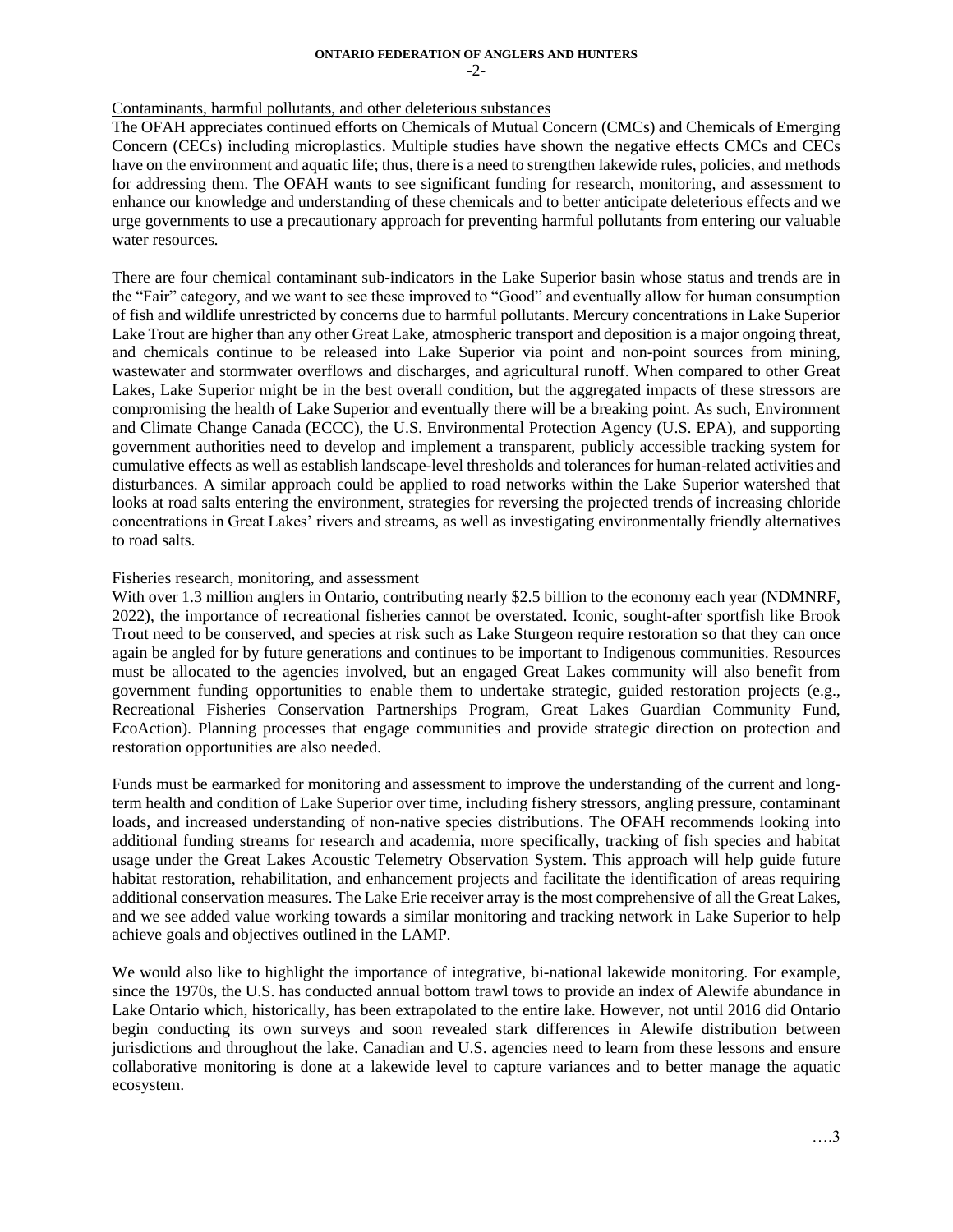#### **ONTARIO FEDERATION OF ANGLERS AND HUNTERS** -3-

#### Funding transparency and tracking goals and objectives

The Canada-Ontario Agreement on Great Lakes Water Quality and Ecosystem Health is an important mechanism by which Canada delivers on its obligations under the Great Lakes Water Quality Agreement (GLWQA) including associated action items outlined in LAMPs. It is our understanding that economic investments are not reported binationally through the GLWQA; however, in the future, it may be important to make this information more publicly available (i.e., how and where dollars are being spent). This could incentivize agencies to increase funding amounts, help identify where to allocate/reallocate and prioritize funding and would provide greater public transparency and accountability.

The economics of the LAMP should be more accessible and there is a need for better reporting on the status of actions identified in the LAMP (i.e., end of cycle "report card"). We acknowledge the science is continually being updated through each LAMP cycle and is reflected in the State of the Great Lakes Indicators. This information is used to assess conditions against the general objectives and helps inform the next series of actions; however, it would be beneficial to include statuses next to each action item (i.e., complete/incomplete, ongoing, undetermined) as well as including anticipated timelines where applicable. This will provide a more comprehensive overview of the LAMP and assist in the tracking of goals and objectives (what has been achieved or still requires additional attention).

## Special designations and international commitments

Action 17 in Table 9 ("LAMP actions to protect and restore habitat and species") looks at formally establishing the Lake Superior National Marine Conservation Area in Canada and implementing actions identified in the 2016 Interim Management Plan. In general, the OFAH cautiously supports special designations for the conservation of natural resources. However, special protections and designations can unintendedly shut important stakeholders, like anglers, out of the process of conserving fish and fish habitat and helping achieve conservation goals and objectives, including restoration, recovery, and rehabilitation initiatives. Within the limits of the resource, angling is a sustainable activity compatible with special designations and should be explicitly recognized as such in policy and other strategic documents; moreover, the decision of whether to allow or prohibit fishing in protected areas should be scientifically defensible. Similarly, Figure 18 ("Selected Parks and Protected Areas in the Lake Superior") shows various protected areas under the International Union for the Conservation of Nature (IUCN) banner. Keeping our previous comments in mind, we suggest that the agencies involved further pursue the establishment of the "areas with potential for IUCN classification" to enhance the conservation and resiliency of Lake Superior and its watersheds, while permitting sustainable use activities.

It is our understanding that National Marine Conservation Areas may be counted towards Canada's marine and inland waters conservation targets of twenty-five per cent by 2025 and thirty per cent by 2030. Protecting these areas is necessary for the ongoing sustainability and productivity of Canada's fisheries; however, arbitrarily choosing targets has the potential to result in uninformed or ill-advised decisions for meeting international commitments. Areas requiring protection should receive such, while ones that do not require protection should not be lumped into special designation categories. The identification and establishment of significant areas must be based on sound ecological, economic, and social factors and criteria, and not based on emotion or political agendas. Our worry is that agencies will unnecessarily impose restrictions in areas that may not benefit from long-term protection and conservation, and we caution the government on the potential ramifications for the recreational angling community and other lake users. Lastly, in 2019, the Ecologically Significant Areas (ESAs) provisions (section 35.2) of the Fisheries Act were "modernized and strengthened" to provide enhanced conservation and protection of priority fish and fish habitat areas through ESA-specific regulations. We are curious how National Marine Conservation Areas tie into ESAs and the 'National Framework for Identifying, Establishing, and Managing ESAs,' and are there additional plans to establish ESAs in Lake Superior?